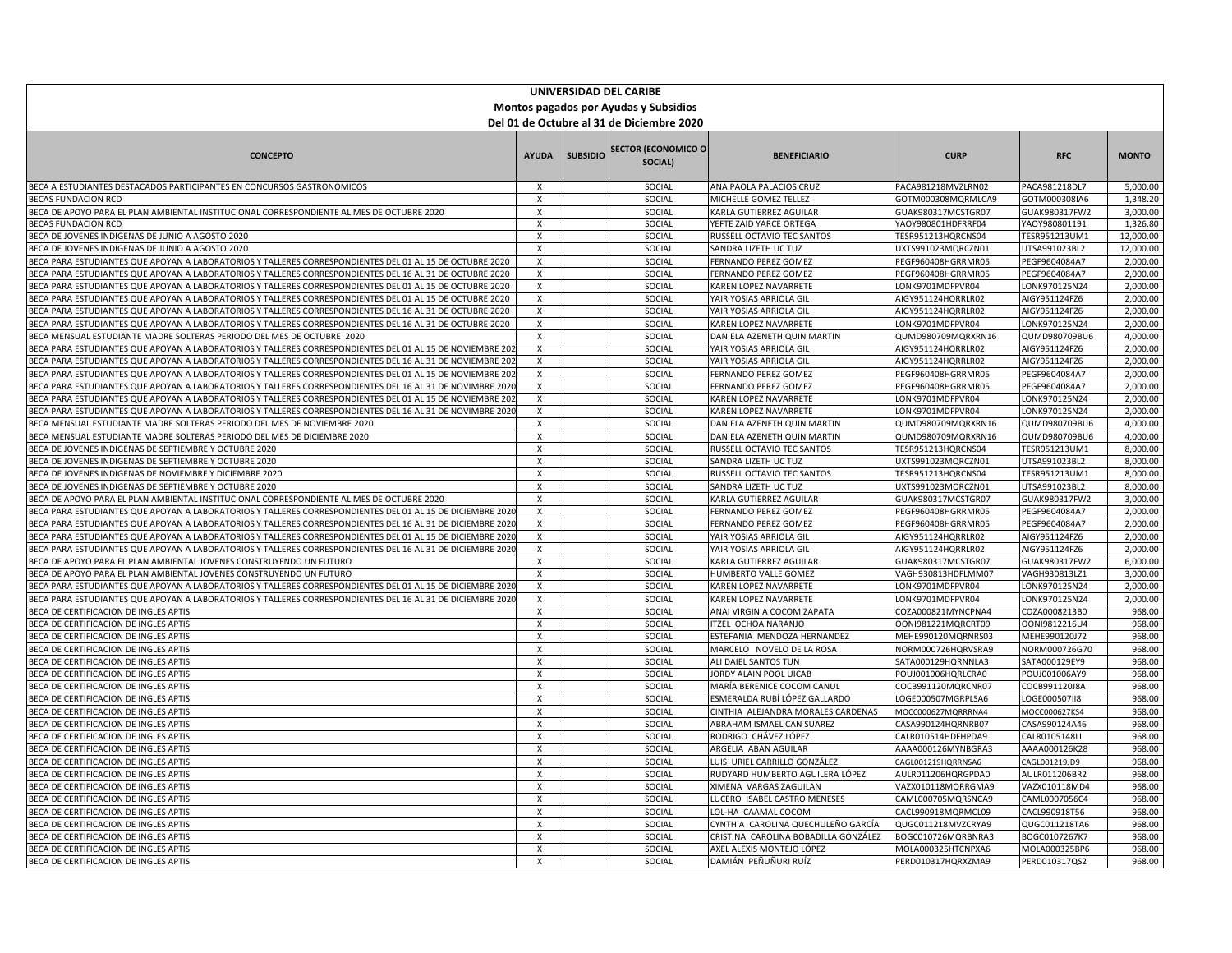| UNIVERSIDAD DEL CARIBE                                                                                      |                                                        |                 |                                       |                                                                    |                                          |                                |                      |  |
|-------------------------------------------------------------------------------------------------------------|--------------------------------------------------------|-----------------|---------------------------------------|--------------------------------------------------------------------|------------------------------------------|--------------------------------|----------------------|--|
| Montos pagados por Ayudas y Subsidios                                                                       |                                                        |                 |                                       |                                                                    |                                          |                                |                      |  |
| Del 01 de Octubre al 31 de Diciembre 2020                                                                   |                                                        |                 |                                       |                                                                    |                                          |                                |                      |  |
|                                                                                                             |                                                        |                 |                                       |                                                                    |                                          |                                |                      |  |
| <b>CONCEPTO</b>                                                                                             | <b>AYUDA</b>                                           | <b>SUBSIDIO</b> | <b>SECTOR (ECONOMICO O</b><br>SOCIAL) | <b>BENEFICIARIO</b>                                                | <b>CURP</b>                              | <b>RFC</b>                     | <b>MONTO</b>         |  |
| BECA DE CERTIFICACION DE INGLES APTIS                                                                       | X                                                      |                 | SOCIAL                                | ERIK GERARDO TEH TEH                                               | TETE960208HQRHHR04                       | TETE9602085J0                  | 968.00               |  |
| BECA DE CERTIFICACION DE INGLES APTIS                                                                       | $\boldsymbol{\mathsf{x}}$                              |                 | SOCIAL                                | DULCE MARÍA MÉNDEZ JUSTO                                           | MEJD000905MPLNSLA5                       | MEJD000905D4A                  | 968.00               |  |
| BECA DE CERTIFICACION DE INGLES APTIS                                                                       | X                                                      |                 | SOCIAL                                | PATRICIA MARIELY CHÁVEZ HERNÁNDEZ                                  | CAHP000913MQRHRTA6                       | CAHP000913TZ1                  | 968.00               |  |
| BECA DE CERTIFICACION DE INGLES APTIS                                                                       | $\mathsf{x}$                                           |                 | SOCIAL                                | RAFAEL - AGUIRRE SANCHEZ                                           | AUSR001117HQRGNFA3                       | AUSR001117N80                  | 968.00               |  |
| BECA DE CERTIFICACION DE INGLES APTIS                                                                       | $\boldsymbol{\mathsf{x}}$                              |                 | SOCIAL                                | ALAN JAVIER TERAN REYES                                            | TERA001214HQRRYLA8                       | TERA001214D6A                  | 968.00               |  |
| BECA DE APOYO PARA LOS ESTUDIANTES EL PROCESO DE INVESTIGACION, RECOPILACION Y SISTEMATIZACION DE LA INFORN | $\pmb{\chi}$                                           |                 | SOCIAL                                | JAIME OCTAVIO ALAMILLA CETINA                                      | AACJ960620HQRLTM09                       | AACJ960620P43                  | 10,000.00            |  |
| BECA DE APOYO PARA LOS ESTUDIANTES EL PROCESO DE INVESTIGACION, RECOPILACION Y SISTEMATIZACION DE LA INFORN | $\boldsymbol{\mathsf{x}}$                              |                 | SOCIAL                                | JOARIB ANGELICA ARENA DOMINGUEZ                                    | ASJ020504MTCRMRA02                       | AEDJ020504SNA                  | 10,000.00            |  |
| BECA DE APOYO PARA LOS ESTUDIANTES EL PROCESO DE INVESTIGACION, RECOPILACION Y SISTEMATIZACION DE LA INFORN | X                                                      |                 | SOCIAL                                | ROBERTO REYES AQUINO                                               | REAR961111HVZYQB00                       | REAR961111E74                  | 10,000.00            |  |
| BECA DE APOYO PARA LOS ESTUDIANTES EL PROCESO DE INVESTIGACION, RECOPILACION Y SISTEMATIZACION DE LA INFORN | $\boldsymbol{\mathsf{x}}$                              |                 | SOCIAL                                | CITLALLY LIZZETTE REYES EVARISTOS                                  | REEC971114MQRYVT02                       | REEC971114UC6                  | 10,000.00            |  |
| BECA DE APOYO PARA LOS ESTUDIANTES EL PROCESO DE INVESTIGACION, RECOPILACION Y SISTEMATIZACION DE LA INFORN | $\boldsymbol{\mathsf{x}}$                              |                 | SOCIAL                                | <b>IHOJAN ALEXIS SOSA KIM</b>                                      | SOKJ980107HYNSMH01                       | SOKJ980107476                  | 10,000.00            |  |
| BECA DE APOYO PARA LOS ESTUDIANTES EL PROCESO DE INVESTIGACION, RECOPILACION Y SISTEMATIZACION DE LA INFORN | $\boldsymbol{\mathsf{x}}$                              |                 | SOCIAL                                | MARIA FERNANDA TORRES VEJAR                                        | TOVF990610MCLRJR03                       | TOVF990610BT6                  | 10,000.00            |  |
| BECA DE APOYO ACADEMICO 2A CONVOCATORIA 2020                                                                | $\boldsymbol{\mathsf{x}}$                              |                 | SOCIAL                                | ALICIA JULIETA CANDELARIA CENTENO                                  | CXCA980123MQRNNL11                       | CACX980123A30                  | 2,140.00             |  |
| BECA DE APOYO ACADEMICO 2A CONVOCATORIA 2020                                                                | $\boldsymbol{\mathsf{x}}$                              |                 | SOCIAL                                | ANA CINTHIA LUCIANO CIRILO                                         | LUCA990806MQRCRN04                       | LUCA9908063HA                  | 2,140.00             |  |
| BECA DE APOYO ACADEMICO 2A CONVOCATORIA 2020                                                                | $\boldsymbol{\mathsf{x}}$                              |                 | SOCIAL                                | AYLIN AMERICA RENDON CONTRERAS                                     | RECA990807MQRNNY07                       | RECA9908077S6                  | 2,140.00             |  |
| BECA DE APOYO ACADEMICO 2A CONVOCATORIA 2020                                                                | $\boldsymbol{\mathsf{x}}$                              |                 | SOCIAL                                | BERENICE ROMERO RESENDIZ                                           | RORB981103MMCMSR06                       | RORB981103SV5                  | 2,140.00             |  |
| BECA DE APOYO ACADEMICO 2A CONVOCATORIA 2020                                                                | $\boldsymbol{\mathsf{x}}$                              |                 | SOCIAL                                | CYNTHIA MAURITANIA CONTRERAS BELLO                                 | COBC991027MYNNLY02                       | COBC991027Q62                  | 2,140.00             |  |
| BECA DE APOYO ACADEMICO 2A CONVOCATORIA 2020                                                                | $\boldsymbol{\mathsf{x}}$                              |                 | SOCIAL                                | DANIEL RAMOS MEJIA                                                 | RAMD971207HQRMJN07                       | RAMD971207DH9                  | 2,140.00             |  |
| BECA DE APOYO ACADEMICO 2A CONVOCATORIA 2020                                                                | $\mathsf{x}$<br>$\boldsymbol{\mathsf{x}}$              |                 | SOCIAL<br>SOCIAL                      | DANIELA BARRIOS ÁNGELES                                            | BAAD020615MQRRNNA6                       | BAAD020615F7A                  | 2,140.00<br>2,140.00 |  |
| BECA DE APOYO ACADEMICO 2A CONVOCATORIA 2020<br>BECA DE APOYO ACADEMICO 2A CONVOCATORIA 2020                |                                                        |                 | SOCIAL                                | EMILY GUADALUPE GONZALEZ QUEN<br>EMMANUEL ALBERTO FLORES LIZARRAGA | GOQE961215MQRNNM06<br>FOLE960728HYNLZM02 | GOQE961215FA5<br>FOLE960728PE3 | 2,140.00             |  |
| BECA DE APOYO ACADEMICO 2A CONVOCATORIA 2020                                                                | X<br>$\boldsymbol{\mathsf{x}}$                         |                 | SOCIAL                                | <b>GISSELLE REYES CORDOVA</b>                                      | RECG020412MNEYRSA3                       | RECG0204123A7                  | 2,140.00             |  |
| BECA DE APOYO ACADEMICO 2A CONVOCATORIA 2020                                                                | $\boldsymbol{\mathsf{x}}$                              |                 | SOCIAL                                | KAREN MICHELLE SILVA ROJAS                                         | SIRK000131MQRLJRA6                       | SIRK000131KU6                  | 2,140.00             |  |
| BECA DE APOYO ACADEMICO 2A CONVOCATORIA 2020                                                                | $\boldsymbol{\mathsf{x}}$                              |                 | SOCIAL                                | NAYELI ALEJANDRA PECH MEX                                          | PEMN001011MQRCXYA2                       | PEMN001011BQ8                  | 2,140.00             |  |
| BECA DE APOYO ACADEMICO 2A CONVOCATORIA 2020                                                                | $\boldsymbol{\mathsf{x}}$                              |                 | SOCIAL                                | OSMARA JANET CASTILLO DOMINGUEZ                                    | CADO000611MVZSMSA0                       | CADO000611T50                  | 2,140.00             |  |
| BECA DE APOYO ACADEMICO 2A CONVOCATORIA 2020                                                                | $\boldsymbol{\mathsf{x}}$                              |                 | SOCIAL                                | REYNA ISELA BARRAGAN VAZQUEZ                                       | BAVR000106MQRRZYA3                       | BAVR000106C31                  | 2,140.00             |  |
| BECA DE APOYO ACADEMICO 2A CONVOCATORIA 2020                                                                | $\boldsymbol{\mathsf{x}}$                              |                 | SOCIAL                                | SHUVARY QUETZAI TREJO MARTINEZ                                     | TEMS000817MDFRRHA4                       | TEMS000817E32                  | 2,140.00             |  |
| BECA DE APOYO ACADEMICO 2A CONVOCATORIA 2020                                                                | $\boldsymbol{\mathsf{x}}$                              |                 | SOCIAL                                | VIRIDIANA CRUZ DIAZ                                                | CUDV991210MQRRZR01                       | CUDV991210PQ9                  | 2,140.00             |  |
| BECA DE APOYO ACADEMICO 2A CONVOCATORIA 2020                                                                | $\boldsymbol{\mathsf{x}}$                              |                 | SOCIAL                                | VIRIDIANA QUINARES MORALES                                         | QUMV000126MQRNRRA6                       | QUMV000126SL9                  | 2,140.00             |  |
| BECA DE APOYO ACADEMICO 2A CONVOCATORIA 2020                                                                | $\boldsymbol{\mathsf{x}}$                              |                 | SOCIAL                                | VIRIDIANA VINALAY POPOCA                                           | VIPV941119MGRNPR01                       | VIPV9411199H8                  | 2,140.00             |  |
| BECA DE APOYO ACADEMICO 2A CONVOCATORIA 2020                                                                | $\boldsymbol{\mathsf{x}}$                              |                 | SOCIAL                                | ZIPATLY ALMEIDA JOSE                                               | AEJZ990609MOCLSP06                       | AEJZ990609466                  | 2,140.00             |  |
| BECA DE APOYO ACADEMICO 2A CONVOCATORIA 2020                                                                | $\boldsymbol{\mathsf{x}}$                              |                 | SOCIAL                                | NABILA VERONICA MORENO FLORES                                      | MOFN020104MQRRLBA1                       | MOFN020104225                  | 2,140.00             |  |
| BECA DE APOYO ACADEMICO 2A CONVOCATORIA 2020                                                                | X                                                      |                 | SOCIAL                                | ALEJANDRO VAQUEIRO HELGUERA                                        | VAHA971205HGRQLL08                       | VAHA971205RE0                  | 2,140.00             |  |
| BECA DE APOYO ACADEMICO 2A CONVOCATORIA 2020                                                                | $\mathsf{x}$                                           |                 | SOCIAL                                | <b>BEATRIZ SOSA MORALES</b>                                        | SOMB970120MGRSRT05                       | SOMB970120B65                  | 2,140.00             |  |
| BECA DE APOYO ACADEMICO 2A CONVOCATORIA 2020                                                                | $\pmb{\chi}$                                           |                 | SOCIAL                                | CARLOS JAVIER POOT PUC                                             | POPC010618HQRTCRA5                       | POPC010618PFA                  | 2,140.00             |  |
| BECA DE APOYO ACADEMICO 2A CONVOCATORIA 2020                                                                | $\mathsf{x}$                                           |                 | SOCIAL                                | DANA SMANTHA DZIB PEREZ                                            | DIPD010808MYNZRNA6                       | DIPD010808HM6                  | 2,140.00             |  |
| BECA DE APOYO ACADEMICO 2A CONVOCATORIA 2020                                                                | $\boldsymbol{\mathsf{x}}$                              |                 | SOCIAL                                | DANELI DIAZ ROBLERO                                                | DIRD000227MQRZBNA6                       | DIRD0002274Y2                  | 2,140.00             |  |
| BECA DE APOYO ACADEMICO 2A CONVOCATORIA 2020                                                                | $\boldsymbol{\mathsf{x}}$                              |                 | SOCIAL                                | EVELIN ALARCON GARCIA                                              | AAGE020128MVZLRVA6                       | AAGE020128636                  | 2,140.00             |  |
| BECA DE APOYO ACADEMICO 2A CONVOCATORIA 2020                                                                | $\boldsymbol{\mathsf{x}}$                              |                 | SOCIAL                                | ISABEL ZUMAYA HERNANDEZ                                            | ZUHI970309MDFMRS06                       | ZUHI970309794                  | 2,140.00             |  |
| BECA DE APOYO ACADEMICO 2A CONVOCATORIA 2020                                                                | $\boldsymbol{\mathsf{x}}$                              |                 | SOCIAL                                | JESSICA POOT SÁNCHEZ                                               | POSJ021017MQRTNSA5                       | POSJ0210173A0                  | 2,140.00             |  |
| BECA DE APOYO ACADEMICO 2A CONVOCATORIA 2020                                                                | $\boldsymbol{\mathsf{x}}$                              |                 | SOCIAL                                | JOEL MADRIGAL HERNANDEZ                                            | MAHJ840401HTSDRL00                       | MAHJ840401JY3                  | 2,140.00             |  |
| BECA DE APOYO ACADEMICO 2A CONVOCATORIA 2020                                                                | $\boldsymbol{\mathsf{x}}$                              |                 | SOCIAL                                | KARINA DEL ANGEL AVALOS MORALES                                    | AAMK010811MQRVRRA9                       | AAMK0108113V6                  | 2.140.00             |  |
| BECA DE APOYO ACADEMICO 2A CONVOCATORIA 2020                                                                | $\boldsymbol{\mathsf{x}}$                              |                 | SOCIAL                                | LAURA ELENA CORTES CASTRO                                          | COCL020313MQRRSRA3                       | COCL020313N65                  | 2,140.00             |  |
| BECA DE APOYO ACADEMICO 2A CONVOCATORIA 2020                                                                | $\boldsymbol{\mathsf{x}}$                              |                 | SOCIAL                                | AURA YAYOI ENCALADA MARQUEZ                                        | EAML980801MQRNRR00                       | EAML980801l74                  | 2,140.00             |  |
| BECA DE APOYO ACADEMICO 2A CONVOCATORIA 2020                                                                | $\boldsymbol{\mathsf{x}}$<br>$\boldsymbol{\mathsf{x}}$ |                 | SOCIAL<br>SOCIAL                      | LUZ MARIA CUPUL RICALDE                                            | CURL011213MQRPCZA1                       | CURL011213JU1                  | 2,140.00             |  |
| BECA DE APOYO ACADEMICO 2A CONVOCATORIA 2020<br>BECA DE APOYO ACADEMICO 2A CONVOCATORIA 2020                | $\boldsymbol{\mathsf{x}}$                              |                 | SOCIAL                                | MARÍA FERNANDA GARCIA YERVES<br>MARIA JOSÉ MORALES PITA            | GAYF011216MQRRRRA7<br>MOPJ020209MQRRTSA9 | GAYF011216JQ4<br>MOPJ020209EI6 | 2,140.00<br>2,140.00 |  |
| BECA DE APOYO ACADEMICO 2A CONVOCATORIA 2020                                                                | $\boldsymbol{\mathsf{x}}$                              |                 | SOCIAL                                | MISHEYLA RUBÍ BAH KOH                                              | BAKM020406MQRHHSA5                       | BAKM020406AB6                  | 2,140.00             |  |
| BECA DE APOYO ACADEMICO 2A CONVOCATORIA 2020                                                                | $\boldsymbol{\mathsf{x}}$                              |                 | SOCIAL                                | PEDRO DANIEL CHI NOVELO                                            | CINP960930HQRHVD02                       | CINP960930LA0                  | 2,140.00             |  |
| BECA DE APOYO ACADEMICO 2A CONVOCATORIA 2020                                                                | $\boldsymbol{\mathsf{x}}$                              |                 | SOCIAL                                | RAQUEL ANDREA CIAU CAN                                             | CICR000901MQRXNQA2                       | CICR000901RW9                  | 2,140.00             |  |
| BECA DE APOYO ACADEMICO 2A CONVOCATORIA 2020                                                                | $\boldsymbol{\mathsf{x}}$                              |                 | SOCIAL                                | ROBERTO CARLOS POOT PUC                                            | POPR010618HQRTCBA6                       | POPR010618GM9                  | 2,140.00             |  |
| BECA DE APOYO ACADEMICO 2A CONVOCATORIA 2020                                                                | $\boldsymbol{\mathsf{x}}$                              |                 | SOCIAL                                | SERGIO DAVID DELGADILLO URIBE                                      | DEUS000103HQRLRRA5                       | DEUS000103E30                  | 2,140.00             |  |
| BECA DE APOYO ACADEMICO 2A CONVOCATORIA 2020                                                                | $\pmb{\chi}$                                           |                 | SOCIAL                                | VIRIDIANA LISSET LOPEZ NARANJO                                     | LONV001127MVZPRRA1                       | LONV0011276F9                  | 2,140.00             |  |
| BECA DE APOYO ACADEMICO 2A CONVOCATORIA 2020                                                                | $\boldsymbol{\mathsf{x}}$                              |                 | SOCIAL                                | XIMENA HERNANDEZ NAVA                                              | HENX020713MQRRVMA1                       | HENX020713I6A                  | 2,140.00             |  |
| BECA DE APOYO ACADEMICO 2A CONVOCATORIA 2020                                                                | X                                                      |                 | SOCIAL                                | ADAD AUGUSTO COCOM MORALES                                         | COMA990714HQRCRD07                       | COMA990714GL7                  | 2,140.00             |  |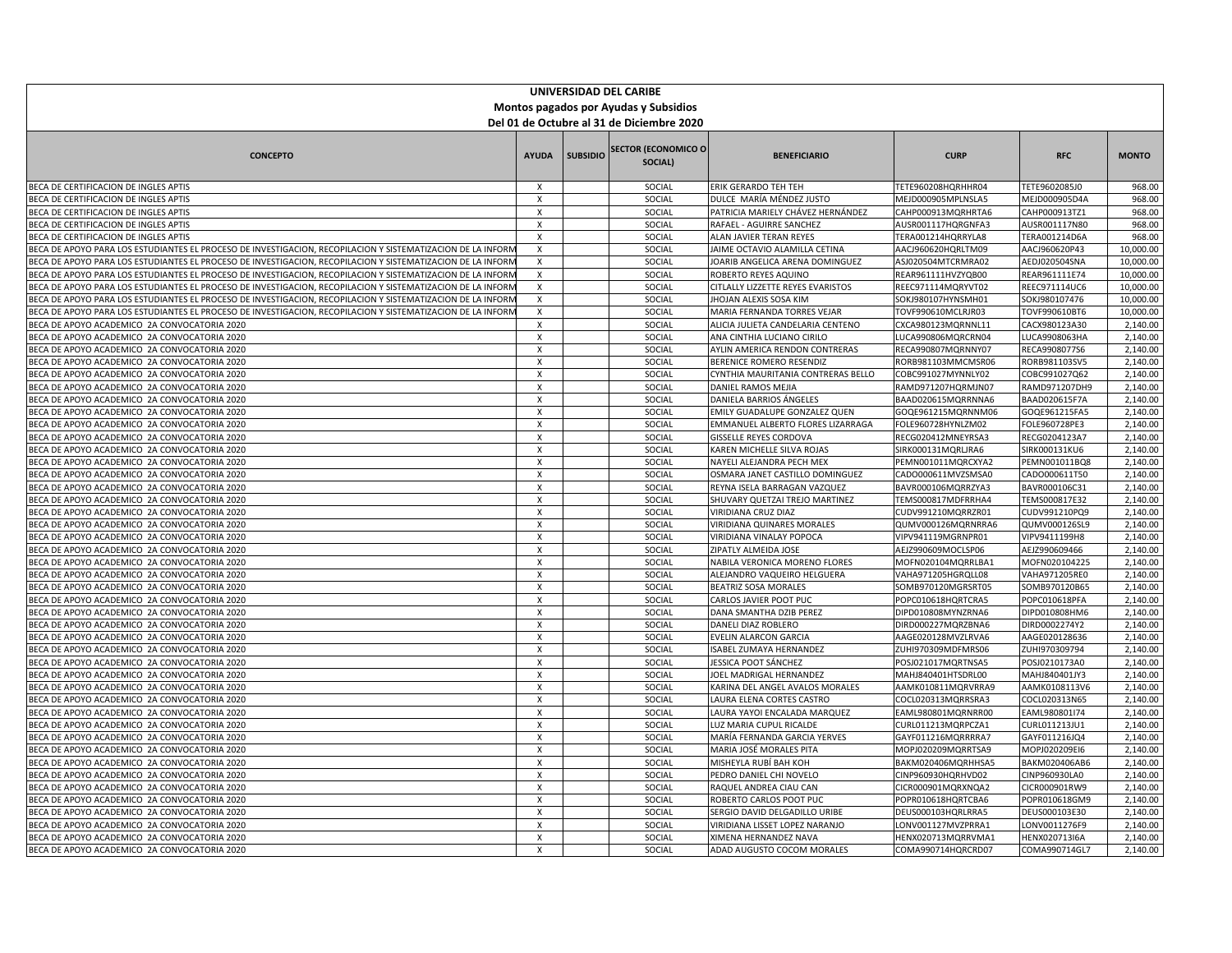| UNIVERSIDAD DEL CARIBE                                                                       |                                           |                 |                                        |                                                                 |                                          |                                |                      |  |
|----------------------------------------------------------------------------------------------|-------------------------------------------|-----------------|----------------------------------------|-----------------------------------------------------------------|------------------------------------------|--------------------------------|----------------------|--|
| Montos pagados por Ayudas y Subsidios                                                        |                                           |                 |                                        |                                                                 |                                          |                                |                      |  |
| Del 01 de Octubre al 31 de Diciembre 2020                                                    |                                           |                 |                                        |                                                                 |                                          |                                |                      |  |
|                                                                                              |                                           |                 |                                        |                                                                 |                                          |                                |                      |  |
| <b>CONCEPTO</b>                                                                              | <b>AYUDA</b>                              | <b>SUBSIDIO</b> | <b>SECTOR (ECONOMICO O)</b><br>SOCIAL) | <b>BENEFICIARIO</b>                                             | <b>CURP</b>                              | <b>RFC</b>                     | <b>MONTO</b>         |  |
| BECA DE APOYO ACADEMICO 2A CONVOCATORIA 2020                                                 | X                                         |                 | SOCIAL                                 | ALEJANDRA SANCHEZ ABURTO                                        | SAAA991104MQRNBL01                       | SAAA991104DZ1                  | 2,140.00             |  |
| BECA DE APOYO ACADEMICO 2A CONVOCATORIA 2020                                                 | $\boldsymbol{\mathsf{x}}$                 |                 | SOCIAL                                 | ANA BELEN FERIA COCOM                                           | FECA991124MQRRCN08                       | FECA991124J38                  | 2,140.00             |  |
| BECA DE APOYO ACADEMICO 2A CONVOCATORIA 2020                                                 | $\boldsymbol{\mathsf{x}}$                 |                 | SOCIAL                                 | ANA ELISA VENTURA GOMEZ                                         | VEGA000510MQRNMNA0                       | VEGA000510PD2                  | 2,140.00             |  |
| BECA DE APOYO ACADEMICO 2A CONVOCATORIA 2020                                                 | $\boldsymbol{\mathsf{x}}$                 |                 | SOCIAL                                 | ANDIE MICHELLE LOPEZ ARIAS                                      | LOAA991113MTCPRN13                       | LOAA991113R81                  | 2,140.00             |  |
| BECA DE APOYO ACADEMICO 2A CONVOCATORIA 2020                                                 | $\boldsymbol{\mathsf{x}}$                 |                 | SOCIAL                                 | ANDREA BALLOTE VAZQUEZ                                          | BAVA010417MQRLZNA9                       | BAVA010417PC9                  | 2,140.00             |  |
| BECA DE APOYO ACADEMICO 2A CONVOCATORIA 2020                                                 | $\boldsymbol{\mathsf{x}}$                 |                 | SOCIAL                                 | ANDREA RAMIREZ MONROY                                           | RAMA991102MHGMNN08                       | RAMA991102E70                  | 2,140.00             |  |
| BECA DE APOYO ACADEMICO 2A CONVOCATORIA 2020                                                 | $\times$                                  |                 | SOCIAL                                 | ANDREA SOFIA HERNANDEZ GARZA                                    | HEGA990103MDFRRN01                       | HEGA990103MV2                  | 2,140.00             |  |
| BECA DE APOYO ACADEMICO 2A CONVOCATORIA 2020                                                 | х                                         |                 | SOCIAL                                 | ANGEL GARFIAS CAN                                               | GACA010924HQRRNNA8                       | GACA010924V71                  | 2,140.00             |  |
| BECA DE APOYO ACADEMICO 2A CONVOCATORIA 2020                                                 | $\boldsymbol{\mathsf{x}}$                 |                 | SOCIAL                                 | ARIANA SARAHI UITZ TUZ                                          | UITA971021MCCTZR08                       | UITA971021NX9                  | 2,140.00             |  |
| BECA DE APOYO ACADEMICO 2A CONVOCATORIA 2020                                                 | $\boldsymbol{\mathsf{x}}$                 |                 | SOCIAL                                 | BRENDA BELEN SOSA PEREZ                                         | SOPB010114MTSSRRA1                       | SOPB010114EA7                  | 2,140.00             |  |
| BECA DE APOYO ACADEMICO 2A CONVOCATORIA 2020                                                 | $\boldsymbol{\mathsf{x}}$                 |                 | SOCIAL                                 | CHRISTIAN EDUARDO DIAZ VELAZQUEZ                                | DIVC981025HQRZLH03                       | DIVC9810254X3                  | 2,140.00             |  |
| BECA DE APOYO ACADEMICO 2A CONVOCATORIA 2020                                                 | X                                         |                 | SOCIAL                                 | CLARA AURORA CONTRERAS NUÑEZ                                    | CONC010416MYNNXLA7                       | CONC010416UPA                  | 2,140.00             |  |
| BECA DE APOYO ACADEMICO 2A CONVOCATORIA 2020                                                 | $\boldsymbol{\mathsf{x}}$                 |                 | SOCIAL                                 | CLAUDIA EMYLÚ DZIB CUPUL                                        | DICC001120MQRZPLA5                       | DICC001120TW9                  | 2,140.00             |  |
| BECA DE APOYO ACADEMICO 2A CONVOCATORIA 2020                                                 | $\boldsymbol{\mathsf{x}}$                 |                 | SOCIAL                                 | DENIA DEL ROCIO CAMARA DE LEON                                  | CALD990614MQRMNN04                       | CALD990614Q66                  | 2,140.00             |  |
| BECA DE APOYO ACADEMICO 2A CONVOCATORIA 2020                                                 | X                                         |                 | SOCIAL                                 | ESTEFANNY DEL ROSARIO LOPEZ POOT                                | LOPE011028MQRPTSA4                       | LOPE0110283C0                  | 2,140.00             |  |
| BECA DE APOYO ACADEMICO 2A CONVOCATORIA 2020                                                 | $\mathsf{x}$                              |                 | SOCIAL                                 | ESTEPHANY ESCOBEDO PEREZ                                        | EOPE001216MQRSRSA2                       | EOPE001216915                  | 2,140.00             |  |
| BECA DE APOYO ACADEMICO 2A CONVOCATORIA 2020                                                 | $\boldsymbol{\mathsf{x}}$                 |                 | SOCIAL                                 | EVELYN SAYHAED DUAY MIRANDA                                     | DUME010802MMCYRVB1                       | DUME010802860                  | 2,140.00             |  |
| BECA DE APOYO ACADEMICO 2A CONVOCATORIA 2020                                                 | $\mathsf{x}$<br>$\boldsymbol{\mathsf{x}}$ |                 | SOCIAL<br>SOCIAL                       | FRIDA VANESSA CRESPO RETANA                                     | CERF981222MQRRTR04                       | CERF9812223E0                  | 2,140.00<br>2,140.00 |  |
| BECA DE APOYO ACADEMICO 2A CONVOCATORIA 2020<br>BECA DE APOYO ACADEMICO 2A CONVOCATORIA 2020 | $\boldsymbol{\mathsf{x}}$                 |                 | SOCIAL                                 | ITZEL MONTSERRAT PARRA FERRER<br>JAVIER RODRIGO RUIZ DE LA CRUZ | PAFI000226MDFRRTA7<br>RUCJ010423HQRZRVA7 | PAFI00022667A<br>RUCJ010423T67 | 2,140.00             |  |
| BECA DE APOYO ACADEMICO 2A CONVOCATORIA 2020                                                 | $\boldsymbol{\mathsf{x}}$                 |                 | SOCIAL                                 | JENNIFER CONTRERAS RODRIGUEZ                                    | CORJ971009MVZNDN04                       | CORJ971009QC4                  | 2,140.00             |  |
| BECA DE APOYO ACADEMICO 2A CONVOCATORIA 2020                                                 | $\boldsymbol{\mathsf{x}}$                 |                 | SOCIAL                                 | JONATHAN DIAZ DE CASTRO VALDEZ                                  | DIVJ000408HOCZLNB9                       | DIVJ000408376                  | 2,140.00             |  |
| BECA DE APOYO ACADEMICO 2A CONVOCATORIA 2020                                                 | $\boldsymbol{\mathsf{x}}$                 |                 | SOCIAL                                 | JOSÉ ISMAEL DAVALOS AKE                                         | DAAI011230HQRVKSA9                       | DAAI011230K28                  | 2,140.00             |  |
| BECA DE APOYO ACADEMICO 2A CONVOCATORIA 2020                                                 | $\times$                                  |                 | SOCIAL                                 | KARLA MARITZA ABAN CEH                                          | AACK991220MQRBHR01                       | AACK991220R93                  | 2,140.00             |  |
| BECA DE APOYO ACADEMICO 2A CONVOCATORIA 2020                                                 | $\boldsymbol{\mathsf{x}}$                 |                 | SOCIAL                                 | KARLA PAOLA MACHORRO SALAS                                      | MASK990101MQRCLR06                       | MASK990101HH4                  | 2,140.00             |  |
| BECA DE APOYO ACADEMICO 2A CONVOCATORIA 2020                                                 | $\boldsymbol{\mathsf{x}}$                 |                 | SOCIAL                                 | LEILANI VANESSA AGUIRRE SIERRA                                  | AUSL010612MDFGRLA5                       | AUSL0106123H2                  | 2,140.00             |  |
| BECA DE APOYO ACADEMICO 2A CONVOCATORIA 2020                                                 | $\boldsymbol{\mathsf{x}}$                 |                 | SOCIAL                                 | LILIANA ALEJANDRA CANO AGUILAR                                  | CAAL990105MYNNGL09                       | CAAL990105S15                  | 2,140.00             |  |
| BECA DE APOYO ACADEMICO 2A CONVOCATORIA 2020                                                 | $\boldsymbol{\mathsf{x}}$                 |                 | SOCIAL                                 | LIZETH BAUTISTA SEGURA                                          | BASL001118MMCTGZA4                       | BASL001118RB9                  | 2,140.00             |  |
| BECA DE APOYO ACADEMICO 2A CONVOCATORIA 2020                                                 | $\boldsymbol{\mathsf{x}}$                 |                 | SOCIAL                                 | LUIS DANIEL BORBOLLA CORDOVA                                    | BOCL970717HQRRRS01                       | BOCL970717DR8                  | 2,140.00             |  |
| BECA DE APOYO ACADEMICO 2A CONVOCATORIA 2020                                                 | $\boldsymbol{\mathsf{x}}$                 |                 | SOCIAL                                 | LUIS FERNANDO CAN MOO                                           | CAML970614HYNNXS01                       | CAML9706146A8                  | 2,140.00             |  |
| BECA DE APOYO ACADEMICO 2A CONVOCATORIA 2020                                                 | $\times$                                  |                 | SOCIAL                                 | LUIS FERNANDO LÓPEZ MORFÍN                                      | LOML010209HQRPRSA2                       | LOML0102092A4                  | 2,140.00             |  |
| BECA DE APOYO ACADEMICO 2A CONVOCATORIA 2020                                                 | X                                         |                 | SOCIAL                                 | MARIA DE LOS ANGELES SANTOS RAMIREZ                             | SARA990402MQRNMN00                       | SARA9904029Y1                  | 2,140.00             |  |
| BECA DE APOYO ACADEMICO 2A CONVOCATORIA 2020                                                 | $\boldsymbol{\mathsf{x}}$                 |                 | SOCIAL                                 | MARÍA FERNANDA CONTRERAS COCOM                                  | COCF010222MYNNCRA3                       | COCF010222LS5                  | 2,140.00             |  |
| BECA DE APOYO ACADEMICO 2A CONVOCATORIA 2020                                                 | $\mathsf{x}$                              |                 | SOCIAL                                 | MIGUEL ALEJANDRO SANCHEZ RUIZ                                   | SARM981128HQRNZG05                       | SARM981128635                  | 2,140.00             |  |
| BECA DE APOYO ACADEMICO 2A CONVOCATORIA 2020                                                 | $\boldsymbol{\mathsf{x}}$                 |                 | SOCIAL                                 | MONTSERRAT VÁZQUEZ GÓMEZ                                        | VAGM000614MQRZMNA6                       | VAGM000614F27                  | 2,140.00             |  |
| BECA DE APOYO ACADEMICO 2A CONVOCATORIA 2020                                                 | $\times$                                  |                 | SOCIAL                                 | PAMELA NOEMY MUÑOZ HERNÁNDEZ                                    | MUHP980210MQRXRM02                       | MUHP9802102B3                  | 2,140.00             |  |
| BECA DE APOYO ACADEMICO 2A CONVOCATORIA 2020                                                 | $\pmb{\chi}$                              |                 | SOCIAL                                 | PERLA VARGAS LOPEZ                                              | VALP010314MQRRPRA5                       | VALP0103146I5                  | 2,140.00             |  |
| BECA DE APOYO ACADEMICO 2A CONVOCATORIA 2020                                                 | $\boldsymbol{\mathsf{x}}$                 |                 | SOCIAL                                 | RENE NICOLAS OLIVE SANGEADO                                     | OISR980901HQRLNN03                       | OISR980901SG1                  | 2,140.00             |  |
| BECA DE APOYO ACADEMICO 2A CONVOCATORIA 2020                                                 | Χ                                         |                 | SOCIAL                                 | RICCO PAZ JIMENEZ PAVON                                         | JIPR971221HQRMVC09                       | JIPR9712213B2                  | 2,140.00             |  |
| BECA DE APOYO ACADEMICO 2A CONVOCATORIA 2020                                                 | $\boldsymbol{\mathsf{x}}$                 |                 | SOCIAL                                 | SANDRA LIZETH UC TUZ                                            | UXTS991023MQRCZN01                       | UTSA991023BL2                  | 2,140.00             |  |
| BECA DE APOYO ACADEMICO 2A CONVOCATORIA 2020                                                 | $\mathsf{x}$                              |                 | SOCIAL                                 | SUCELY ROXANA SOLORZANO BULUX                                   | SOBS961110MYNLLC01                       | SOBS961110IS6                  | 2,140.00             |  |
| BECA DE APOYO ACADEMICO 2A CONVOCATORIA 2020                                                 | x                                         |                 | SOCIAL                                 | <b>VALERY JIMENEZ CRUZ</b>                                      | JICV990625MDFMRL04                       | JICV9906254K2                  | 2,140.00             |  |
| BECA DE APOYO ACADEMICO 2A CONVOCATORIA 2020                                                 | $\boldsymbol{\mathsf{x}}$                 |                 | SOCIAL                                 | YAILYN LILIETTE AVILA ANGUIANO                                  | AIAY000414MQRVNLA1                       | AIAY000414570                  | 2,140.00             |  |
| BECA DE APOYO ACADEMICO 2A CONVOCATORIA 2020                                                 | $\boldsymbol{\mathsf{x}}$                 |                 | SOCIAL                                 | YAMILEX GUADALUPE CRUZ VAZQUEZ                                  | CUVY990124MQRRZM07                       | CUVY9901247J0                  | 2,140.00             |  |
| BECA DE APOYO ACADEMICO 2A CONVOCATORIA 2020                                                 | $\mathsf{x}$                              |                 | SOCIAL                                 | ANGEL ERNESTO MARTINEZ VEGA                                     | MAVA981006HDFRGN14                       | MAVA981006KG7                  | 2,140.00             |  |
| BECA DE APOYO ACADEMICO 2A CONVOCATORIA 2020                                                 | $\boldsymbol{\mathsf{x}}$                 |                 | SOCIAL                                 | ARIANNA GABRIELA RODRIGUEZ BETANCOURT RXBA990315MNEDTR01        |                                          | ROBA990315MLA                  | 2,140.00             |  |
| BECA DE APOYO ACADEMICO 2A CONVOCATORIA 2020                                                 | $\boldsymbol{\mathsf{x}}$                 |                 | SOCIAL                                 | BIVIAN MARINA ENTAR RAMIREZ                                     | EARB990412MQRNMV08                       | EARB990412T79                  | 2,140.00             |  |
| BECA DE APOYO ACADEMICO 2A CONVOCATORIA 2020                                                 | $\boldsymbol{\mathsf{x}}$                 |                 | SOCIAL                                 | BRENDA GABRIELA GUADALUPE GARCIA                                | GUGB991107MQRDRR01                       | GUGB991107CA6                  | 2,140.00             |  |
| BECA DE APOYO ACADEMICO 2A CONVOCATORIA 2020                                                 | X                                         |                 | SOCIAL                                 | CARLA GERALDINE SEVILLA BELTRÁN                                 | SEBC970331MDFVLR00                       | SEBC970331E26                  | 2,140.00             |  |
| BECA DE APOYO ACADEMICO 2A CONVOCATORIA 2020                                                 | $\boldsymbol{\mathsf{x}}$                 |                 | SOCIAL                                 | DIEGO ALEJANDRO SOSA CABALLERO                                  | SOCD020201HYNSBGA3                       | SOCD020201TW6                  | 2,140.00             |  |
| BECA DE APOYO ACADEMICO 2A CONVOCATORIA 2020                                                 | X                                         |                 | SOCIAL                                 | ELIAS YAHIR AKE FELIPE                                          | AEFE020704HCSKLLA2                       | AEFE0207047D2                  | 2,140.00             |  |
| BECA DE APOYO ACADEMICO 2A CONVOCATORIA 2020                                                 | $\boldsymbol{\mathsf{x}}$                 |                 | SOCIAL                                 | HILDA MARIA GARCIA FRANCISCO                                    | GAFH001118MQRRRLA4                       | GAFHO011185P1                  | 2,140.00             |  |
| BECA DE APOYO ACADEMICO 2A CONVOCATORIA 2020                                                 | $\times$                                  |                 | SOCIAL                                 | <b>ISAURA MICHEL REYES CRESPO</b>                               | RECI010520MQRYRSA1                       | RECI010520KV7                  | 2,140.00             |  |
| BECA DE APOYO ACADEMICO 2A CONVOCATORIA 2020                                                 | х                                         |                 | SOCIAL                                 | JESSICA NORBITH MARTINEZ BERNAL                                 | MABJ980512MQRRRS08                       | MABJ980512C48                  | 2,140.00             |  |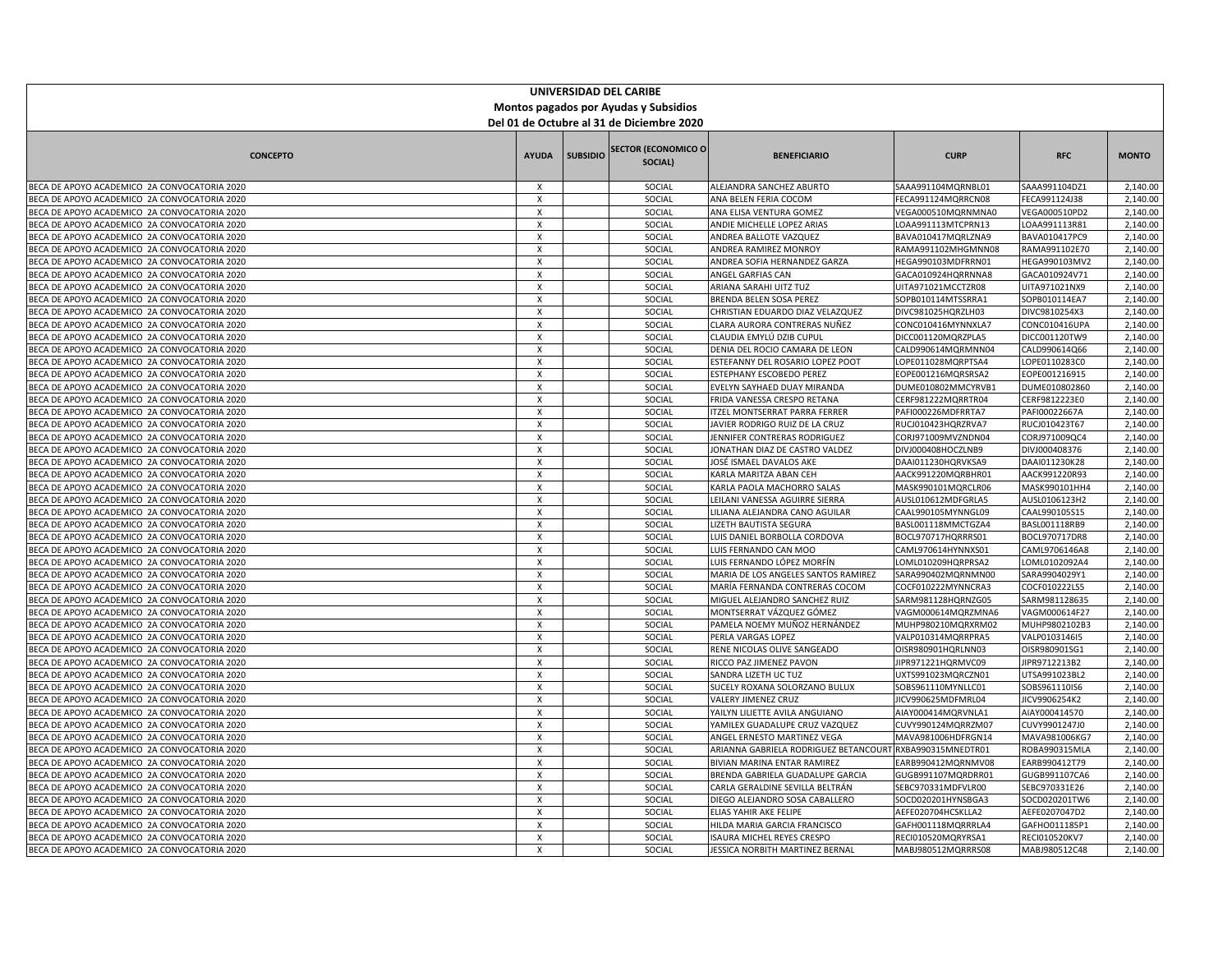| UNIVERSIDAD DEL CARIBE                                                                       |                                           |                 |                                        |                                                                |                                          |                                |                      |  |  |
|----------------------------------------------------------------------------------------------|-------------------------------------------|-----------------|----------------------------------------|----------------------------------------------------------------|------------------------------------------|--------------------------------|----------------------|--|--|
| Montos pagados por Ayudas y Subsidios                                                        |                                           |                 |                                        |                                                                |                                          |                                |                      |  |  |
| Del 01 de Octubre al 31 de Diciembre 2020                                                    |                                           |                 |                                        |                                                                |                                          |                                |                      |  |  |
|                                                                                              |                                           |                 |                                        |                                                                |                                          |                                |                      |  |  |
| <b>CONCEPTO</b>                                                                              | <b>AYUDA</b>                              | <b>SUBSIDIO</b> | <b>SECTOR (ECONOMICO O)</b><br>SOCIAL) | <b>BENEFICIARIO</b>                                            | <b>CURP</b>                              | <b>RFC</b>                     | <b>MONTO</b>         |  |  |
| BECA DE APOYO ACADEMICO 2A CONVOCATORIA 2020                                                 | X                                         |                 | SOCIAL                                 | LINDA PAZ JIMENEZ PAVON                                        | JIPL960813MQRMVN02                       | JIPL960813RQ7                  | 2,140.00             |  |  |
| BECA DE APOYO ACADEMICO 2A CONVOCATORIA 2020                                                 | $\boldsymbol{\mathsf{x}}$                 |                 | SOCIAL                                 | MARIA FERNANDA FRIAS PLATA                                     | FIPF990514MDFRLR04                       | FIPF990514KA2                  | 2,140.00             |  |  |
| BECA DE APOYO ACADEMICO 2A CONVOCATORIA 2020                                                 | $\boldsymbol{\mathsf{x}}$                 |                 | SOCIAL                                 | MIGUEL ALEJANDRO GUADALUPE GARCIA                              | GUGM950118HQRDRG07                       | GUGM950118NXA                  | 2,140.00             |  |  |
| BECA DE APOYO ACADEMICO 2A CONVOCATORIA 2020                                                 | $\mathsf{x}$                              |                 | SOCIAL                                 | NAILEA KATHERINE AGUILAR BASTO                                 | AUBN990621MYNGSL06                       | AUBN99062185A                  | 2,140.00             |  |  |
| BECA DE APOYO ACADEMICO 2A CONVOCATORIA 2020                                                 | $\boldsymbol{\mathsf{x}}$                 |                 | SOCIAL                                 | NATALY GARCIA GUERRERO                                         | GAGN990825MQRRRT00                       | GAGN9908252S5                  | 2,140.00             |  |  |
| BECA DE APOYO ACADEMICO 2A CONVOCATORIA 2020                                                 | $\boldsymbol{\mathsf{x}}$                 |                 | SOCIAL                                 | NICTE HA BENITEZ OLAN                                          | BEON000729MQRNLCA3                       | BEON0007296D9                  | 2,140.00             |  |  |
| BECA DE APOYO ACADEMICO 2A CONVOCATORIA 2020                                                 | $\times$                                  |                 | SOCIAL                                 | PAULINA VAZQUEZ TOALA                                          | VATP980411MCSZLL00                       | VATP980411NJ8                  | 2,140.00             |  |  |
| BECA DE APOYO ACADEMICO 2A CONVOCATORIA 2020                                                 | х                                         |                 | SOCIAL                                 | SANDRA YAZMIN AGUILERA LOPEZ                                   | AULS990903MQRGPN07                       | AULS9909036X3                  | 2,140.00             |  |  |
| BECA DE APOYO ACADEMICO 2A CONVOCATORIA 2020                                                 | $\boldsymbol{\mathsf{x}}$                 |                 | SOCIAL                                 | SARAHI ROSAURA GUILLERMO CAUICH                                | GUCS011026MQRLCRA9                       | GUCS0110268C1                  | 2,140.00             |  |  |
| BECA DE APOYO ACADEMICO 2A CONVOCATORIA 2020                                                 | $\boldsymbol{\mathsf{x}}$                 |                 | SOCIAL                                 | VALERIA LISSET NÁJERA TORRES                                   | NATV000904MQRJRLA8                       | NATV000904J46                  | 2,140.00             |  |  |
| BECA DE APOYO ACADEMICO 2A CONVOCATORIA 2020                                                 | $\boldsymbol{\mathsf{x}}$                 |                 | SOCIAL                                 | VALERIE ALENKA CARRERA TORRES                                  | CATV020620MQRRRLA4                       | CATV020620R14                  | 2,140.00             |  |  |
| BECA DE APOYO ACADEMICO 2A CONVOCATORIA 2020                                                 | X                                         |                 | SOCIAL                                 | ZAIRA JIMENA JAIN BARRERA                                      | JABZ020925MDFNRRA4                       | JABZ0209252A5                  | 2,140.00             |  |  |
| BECA DE APOYO ACADEMICO 2A CONVOCATORIA 2020                                                 | $\boldsymbol{\mathsf{x}}$                 |                 | SOCIAL                                 | ASHLEY AGOSTO CRUZ                                             | AOCA960930MQRGRS08                       | AOCA960930DI0                  | 2,140.00             |  |  |
| BECA DE APOYO ACADEMICO 2A CONVOCATORIA 2020                                                 | $\boldsymbol{\mathsf{x}}$                 |                 | SOCIAL                                 | CARLOS GERONIMO ACEBO                                          | GEAC981110HMCRCR07                       | GEAC981110FN9                  | 2,140.00             |  |  |
| BECA DE APOYO ACADEMICO 2A CONVOCATORIA 2020                                                 | X                                         |                 | SOCIAL                                 | JOSE ANTONIO PEREZ TEPATZI                                     | PETA960109HTLRPN03                       | PETA960109Q86                  | 2,140.00             |  |  |
| BECA DE APOYO ACADEMICO 2A CONVOCATORIA 2020                                                 | $\mathsf{x}$                              |                 | SOCIAL                                 | <b>KAREN LOPEZ NAVARRETE</b>                                   | LONK970122MDFPVR04                       | LONK970122N25                  | 2,140.00             |  |  |
| BECA DE APOYO ACADEMICO 2A CONVOCATORIA 2020                                                 | $\boldsymbol{\mathsf{x}}$                 |                 | SOCIAL                                 | OSCAR JOSUE KUK CONTRERAS                                      | KUCO980126HQRKNS09                       | KUCO980126P77                  | 2,140.00             |  |  |
| BECA DE APOYO ACADEMICO 2A CONVOCATORIA 2020                                                 | $\mathsf{x}$<br>$\boldsymbol{\mathsf{x}}$ |                 | SOCIAL<br>SOCIAL                       | PAULINA SELENE DE LA PAZ CRUZ                                  | PACP990119MQRZRL07                       | PACP9901196N8                  | 2,140.00<br>2,140.00 |  |  |
| BECA DE APOYO ACADEMICO 2A CONVOCATORIA 2020<br>BECA DE APOYO ACADEMICO 2A CONVOCATORIA 2020 | $\boldsymbol{\mathsf{x}}$                 |                 | SOCIAL                                 | <b>ALINE CRUZ MERLOS</b><br>ANGEL ALEXANDER BARRIENTOS HIDALGO | CUMA010918MDFRRLA9<br>BAHA020925HMCRDNA7 | CUMA010918A45<br>BAHA020925D55 | 2,140.00             |  |  |
| BECA DE APOYO ACADEMICO 2A CONVOCATORIA 2020                                                 | $\boldsymbol{\mathsf{x}}$                 |                 | SOCIAL                                 | BRENDA ALINE SILVA SILVA                                       | SISB980422MDFLLR01                       | SISB980422AU8                  | 2,140.00             |  |  |
| BECA DE APOYO ACADEMICO 2A CONVOCATORIA 2020                                                 | $\boldsymbol{\mathsf{x}}$                 |                 | SOCIAL                                 | DANIEL DIAZ DE CASTRO VALDEZ                                   | DIVD021006HQRZLNA5                       | DIVD021006Q81                  | 2,140.00             |  |  |
| BECA DE APOYO ACADEMICO 2A CONVOCATORIA 2020                                                 | $\boldsymbol{\mathsf{x}}$                 |                 | SOCIAL                                 | <b>GUSTAVO XAVIER HERNANDEZ ARCE</b>                           | HEAG980118HMCRRS02                       | HEAG9801184K3                  | 2,140.00             |  |  |
| BECA DE APOYO ACADEMICO 2A CONVOCATORIA 2020                                                 | $\times$                                  |                 | SOCIAL                                 | JOSE LUIS FLORES LARA                                          | FOLL970228HQRLRS06                       | FOLL9702286Z4                  | 2,140.00             |  |  |
| BECA DE APOYO ACADEMICO 2A CONVOCATORIA 2020                                                 | $\boldsymbol{\mathsf{x}}$                 |                 | SOCIAL                                 | UZIEL ARMANDO SOLIS AVENDAÑO                                   | SOAU020220HQRLVZA6                       | SOAU020220AD8                  | 2,140.00             |  |  |
| BECA DE APOYO ACADEMICO 2A CONVOCATORIA 2020                                                 | $\boldsymbol{\mathsf{x}}$                 |                 | SOCIAL                                 | ALEXA GABRIELA PRIEGO RAMÍREZ                                  | PIRA010412MGTRMLA4                       | PIRA01041279A                  | 2,140.00             |  |  |
| BECA DE APOYO ACADEMICO 2A CONVOCATORIA 2020                                                 | $\boldsymbol{\mathsf{x}}$                 |                 | SOCIAL                                 | DULCE CAROLINA GALICIA CASTILLO                                | GACD961028MQRLSL00                       | GACD9610287DA                  | 2,140.00             |  |  |
| BECA DE APOYO ACADEMICO 2A CONVOCATORIA 2020                                                 | $\boldsymbol{\mathsf{x}}$                 |                 | SOCIAL                                 | FARIDE BERENICE RODRIGUEZ CANCHE                               | ROCF000708MYNDNRA5                       | ROCF000708FF5                  | 2,140.00             |  |  |
| BECA DE APOYO ACADEMICO 2A CONVOCATORIA 2020                                                 | $\boldsymbol{\mathsf{x}}$                 |                 | SOCIAL                                 | FRIDA JOANA RUIZ JIMÉNEZ                                       | RUJF990728MQRZMR03                       | RUJF990728DE9                  | 2,140.00             |  |  |
| BECA DE APOYO ACADEMICO 2A CONVOCATORIA 2020                                                 | $\boldsymbol{\mathsf{x}}$                 |                 | SOCIAL                                 | HAROLD GEOVANY CANTE CRUZ                                      | CACH990608HQRNRR02                       | CACH990608HI5                  | 2,140.00             |  |  |
| BECA DE APOYO ACADEMICO 2A CONVOCATORIA 2020                                                 | $\times$                                  |                 | SOCIAL                                 | NIZA FERNANDA MAGAÑA TREJO                                     | MATN990730MMCGRZ07                       | MATN990730LH3                  | 2,140.00             |  |  |
| BECA DE APOYO ACADEMICO 2A CONVOCATORIA 2020                                                 | X                                         |                 | SOCIAL                                 | VANESSA ROBLEDO ROJAS                                          | RORV990520MNLBJN02                       | RORV990520272                  | 2,140.00             |  |  |
| BECA DE APOYO ACADEMICO 2A CONVOCATORIA 2020                                                 | $\boldsymbol{\mathsf{x}}$                 |                 | SOCIAL                                 | ANDREA GEORGINA ESCAMILLA PACHECO                              | EAPA010113MQRSCNA6                       | EAPA010113LN8                  | 2,140.00             |  |  |
| BECA DE APOYO ACADEMICO 2A CONVOCATORIA 2020                                                 | $\mathsf{x}$                              |                 | SOCIAL                                 | ANDREA ISABEL SARABIA HAU                                      | SAHA970602MQRRXN07                       | SAHA970602T87                  | 2,140.00             |  |  |
| BECA DE APOYO ACADEMICO 2A CONVOCATORIA 2020                                                 | $\boldsymbol{\mathsf{x}}$                 |                 | SOCIAL                                 | <b>BRUNO ABRAHAM PRADO GUEVARA</b>                             | PAGB981011HQRRVR05                       | PAGB981011D96                  | 2,140.00             |  |  |
| BECA DE APOYO ACADEMICO 2A CONVOCATORIA 2020                                                 | $\times$                                  |                 | SOCIAL                                 | DULCE ALICIA RAMÍREZ SANTIS                                    | RASD000813MQRMNLA4                       | RASD0008138XA                  | 2,140.00             |  |  |
| BECA DE APOYO ACADEMICO 2A CONVOCATORIA 2020                                                 | $\boldsymbol{\mathsf{x}}$                 |                 | SOCIAL                                 | ELIZABETH REYES MORALES                                        | REME971225MVZYRL04                       | REME9712258X7                  | 2,140.00             |  |  |
| BECA DE APOYO ACADEMICO 2A CONVOCATORIA 2020                                                 | $\boldsymbol{\mathsf{x}}$                 |                 | SOCIAL                                 | EVA SOFIA CETZAL CHAY                                          | CECE990615MQRTHV03                       | CECE990615TIA                  | 2,140.00             |  |  |
| BECA DE APOYO ACADEMICO 2A CONVOCATORIA 2020                                                 | Χ                                         |                 | SOCIAL                                 | EVELYN DESIRE ALDAZ UITZ                                       | AAUE020113MQRLTVA6                       | AAUE020113DC3                  | 2,140.00             |  |  |
| BECA DE APOYO ACADEMICO 2A CONVOCATORIA 2020                                                 | $\boldsymbol{\mathsf{x}}$                 |                 | SOCIAL                                 | JASON BRIAN STREVEL GOMEZ                                      | SEGJ980319HDFTMS03                       | SEGJ980319368                  | 2,140.00             |  |  |
| BECA DE APOYO ACADEMICO 2A CONVOCATORIA 2020                                                 | $\mathsf{x}$                              |                 | SOCIAL                                 | JULISSA SILVA MARTINEZ                                         | SIMJ990704MQRLRL06                       | SIMJ990704RV2                  | 2,140.00             |  |  |
| BECA DE APOYO ACADEMICO 2A CONVOCATORIA 2020                                                 | X                                         |                 | SOCIAL                                 | LESLIE MEREDITH GARCIA VARGAS                                  | GAVL951117MGRRRS03                       | GAVL951117BA1                  | 2,140.00             |  |  |
| BECA DE APOYO ACADEMICO 2A CONVOCATORIA 2020                                                 | $\boldsymbol{\mathsf{x}}$                 |                 | SOCIAL                                 | LIZETH RUBY DOMINGUEZ XIX                                      | DOXL991103MQRMXZ02                       | DOXL991103RA7                  | 2,140.00             |  |  |
| BECA DE APOYO ACADEMICO 2A CONVOCATORIA 2020                                                 | $\boldsymbol{\mathsf{x}}$                 |                 | SOCIAL                                 | LUIS ALEXIS GONZALEZ ANAYA                                     | GOAL980806HQRNNS03                       | GOAL980806MC9                  | 2,140.00             |  |  |
| BECA DE APOYO ACADEMICO 2A CONVOCATORIA 2020                                                 | $\mathsf{x}$                              |                 | SOCIAL                                 | RUSSELL OCTAVIO TEC SANTOS                                     | TESR951213HQRCNS04                       | TESR951213QQ3                  | 2,140.00             |  |  |
| BECA DE APOYO ACADEMICO 2A CONVOCATORIA 2020                                                 | $\boldsymbol{\mathsf{x}}$                 |                 | SOCIAL                                 | VALERIA GUADALUPE FRANCO LOPEZ                                 | FALV000201MTCRPLA8                       | FALV000201RN0                  | 2,140.00             |  |  |
| BECA DE APOYO ACADEMICO 2A CONVOCATORIA 2020                                                 | $\boldsymbol{\mathsf{x}}$                 |                 | SOCIAL                                 | YAIR YOSIAS ARRIOLA GIL                                        | AIGY951124HQRRLR02                       | AIGY951124FZ6                  | 2,140.00             |  |  |
| BECA DE EXCELENCIA ACADEMICA 2A CONVOCATORIA 2020                                            | $\boldsymbol{\mathsf{x}}$                 |                 | SOCIAL                                 | CONSTANZA VAZQUEZ MEDRANO                                      | VAMC990520MQRZDN00                       | VAMC990520TK0                  | 8,140.00             |  |  |
| BECA DE EXCELENCIA ACADEMICA 2A CONVOCATORIA 2020                                            | X                                         |                 | SOCIAL                                 | KARLA GUTIERREZ AGUILAR                                        | GUAK980317MCSTGR07                       | GUAK980317FW2                  | 8,140.00             |  |  |
| BECA DE EXCELENCIA ACADEMICA 2A CONVOCATORIA 2020                                            | $\boldsymbol{\mathsf{x}}$                 |                 | SOCIAL                                 | YESENIA GUADALUPE SOSA GOROCICA                                | SOGY980113MQRSRS07                       | SOGY980113ST0                  | 8,140.00             |  |  |
| BECA DE EXCELENCIA ACADEMICA 2A CONVOCATORIA 2020                                            | X                                         |                 | SOCIAL                                 | ANDRES ALEJANDRO DE LA ROSA HERNANDEZ ROHA000126HQRSRNA5       |                                          | ROHA000126CQ8                  | 8,140.00             |  |  |
| BECA DE EXCELENCIA ACADEMICA 2A CONVOCATORIA 2020                                            | $\boldsymbol{\mathsf{x}}$                 |                 | SOCIAL                                 | KEVIN ANGEL ORTEGA CASTELLANOS                                 | OECK001125HCSRSVA6                       | OECK001125D22                  | 8,140.00             |  |  |
| BECA DE EXCELENCIA ACADEMICA 2A CONVOCATORIA 2020                                            | $\times$                                  |                 | SOCIAL                                 | MELANNIE JOANA MARTIN ENCALADA                                 | MAEM990815MQRRNL06                       | MAEM990815LN7                  | 8,140.00             |  |  |
| BECA DE EXCELENCIA ACADEMICA 2A CONVOCATORIA 2020                                            | х                                         |                 | SOCIAL                                 | EMILIO ORTIZ TREVISAN                                          | OITE981219HDFRRM04                       | OITE981219M48                  | 8,140.00             |  |  |